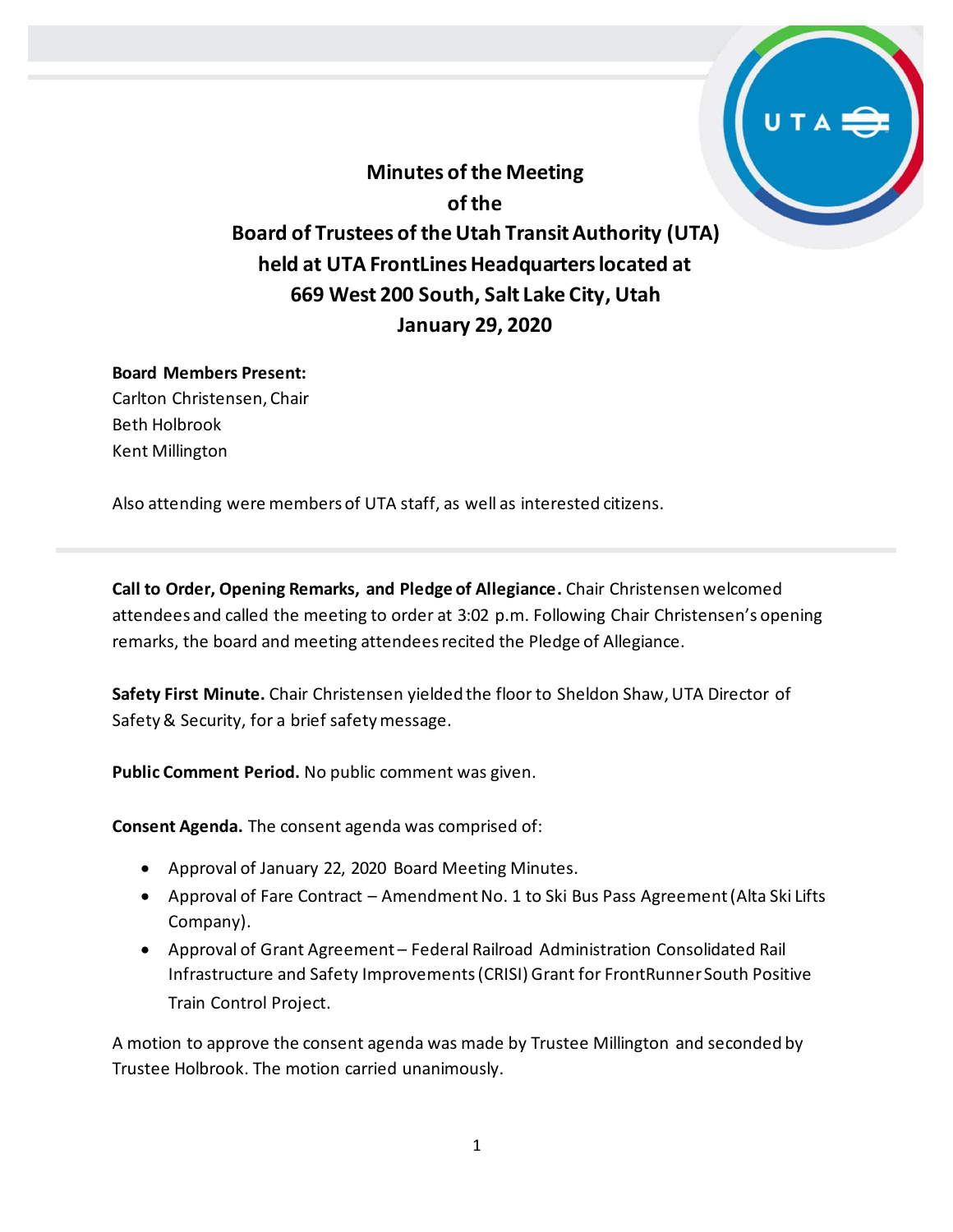**Agency Report.** Carolyn Gonot, UTA Executive Director, reported that formal approval of the Transit Agency Safety Plan (TASP) was recently obtained from UDOT and that Federal Transit Authority (FTA) requirements for the 49CFR, Parts 673 and 674 have been met as well. She thanked Mr. Shaw and his safety team for their efforts and informed the board UTA finished six months ahead of FTA's schedule for compliance.

Ms. Gonotreported on TIGER Grant Phase 2, Amendment 12 for a construction of a new multiuse path which will utilize the existing 10200 South pedestrian tunnel. Construction will go under UTA's TRAX line and over the East Jordan Canal to provide an east/west connection. She reported the estimated project completion date is July 23, 2020 and final completion and opening is set for September27, 2020.

**Quarterly Investment Report – Fourth Quarter 2019.** Bob Biles, UTA Chief Finance Officer, overviewed the fourth quarter investments at 12/31/2019 including the institutions, amounts, and yield. He also noted no direct investments were made during the quarter. Mr. Biles reviewed the benchmark comparisons for the fourth quarter of 2019 and noted that UTA exceeded their benchmark return each month.

Questions regarding required reserves and purposes for different accounts were posed by the board and answered by Mr. Biles.

# **Resolutions.**

**R2020-01-04 Resolution Delegating Authority for the Approval of Complimentary Service.** Monica Morton, UTA Fares Director, provided the background associated with the resolution and reviewed the delegation of authority. Ms. Morton described the parameters within which the executive director can approve complimentary fare requests.

Discussion ensued. A question regarding how many exceptions are anticipated over the course of a year was posed by the board and answered by staff.

A motion to approve R2020-01-04 was made by Trustee Holbrook and seconded by Trustee Millington. The motion carried unanimously, with aye votes from Trustee Millington, Chair Christensen, and Trustee Holbrook.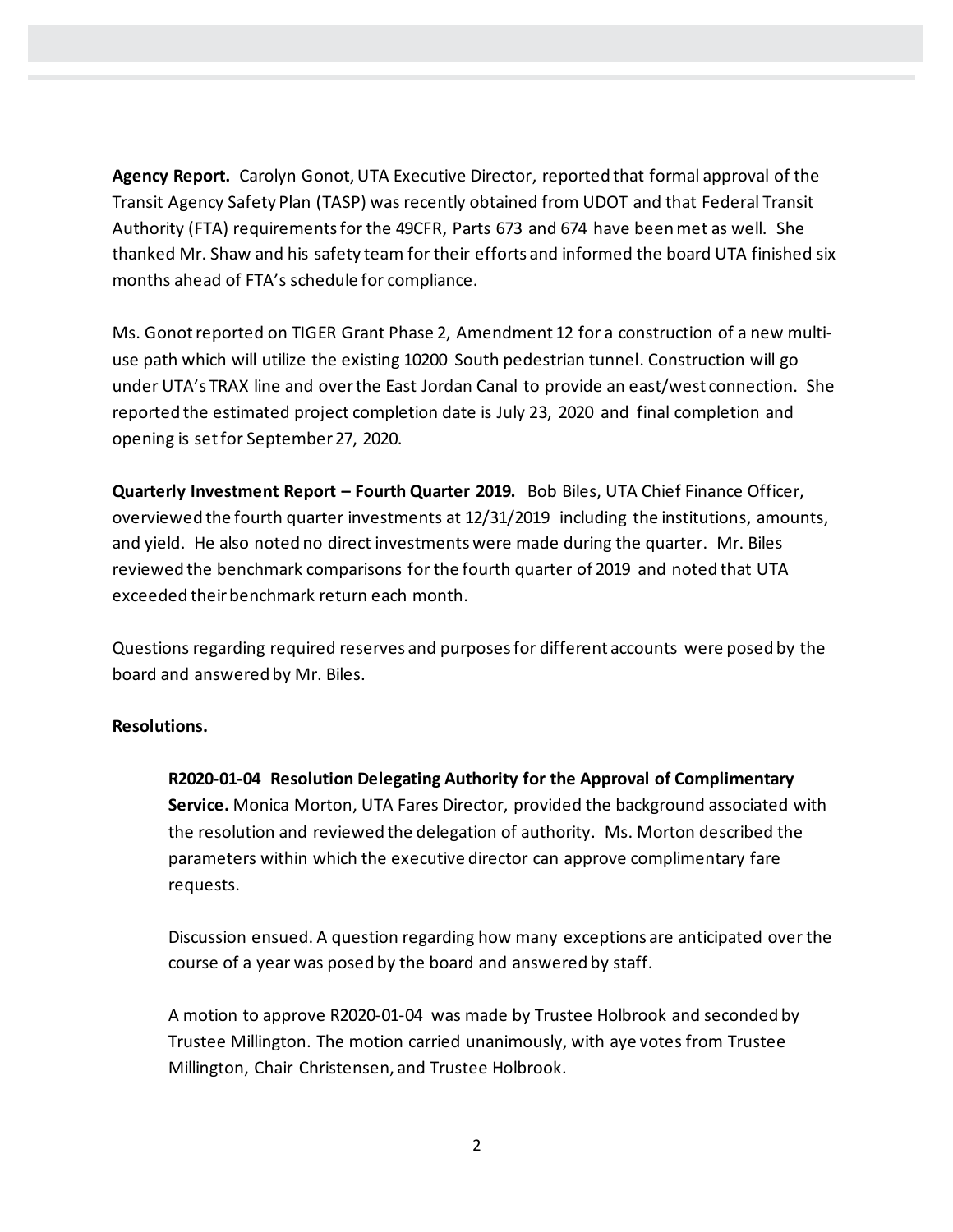### **Contracts, Disbursements, and Grants.**

**Contract: Future of Light Rail Study (LTK Engineering Services, Inc.).** Mary DeLoretto, UTA Acting Chief Service Development Officer, explained staff is recommending approval authorizing the Executive Director to execute the agreement awarding LTK Engineering Services the Future of Light Rail Study. She explained the purpose of the study is to analyze and recommend service, operational, and capital improvements to the regional light rail network. The study will also evaluate a range of possibilities related to fleet modifications, headways, span of service, track extensions identified in the long-range Regional Transportation Plans (RTP), and other potential enhancements. She noted the study will also do a cost and benefits analysis for each potential improvement and propose incremental enhancements for both operational efficiencies and capital improvements.

Discussion ensued. Questions regarding LTK's background and experience, whether other studies may be considered or influence this study, how long the study will take and whether land use is considered were posed by the board and answered by Ms. DeLoretto and Laura Hanson, UTA Director of Planning.

A motion to approve the contract was made by Trustee Millington and seconded by Trustee Holbrook. The motion carried unanimously.

**Contract: Electronic Voucher (eVoucher) System Development, Testing, and Demonstration (Cambridge Systematics).** Eddy Cumins, UTA Chief Operating Officer, was joined by Ryan Taylor, UTA Coordinated Mobility Manager. Mr. Cumins summarized the contract and provided background on voucher systems. He explained an FTA Innovative Coordinated Access and Mobility grant was awarded to UTA in May 2019 and that the proposed 14-month contract is for development of an innovative electronic voucher software/mobile solution that will replace the current manual paper systems.

Discussion ensued. Questions regarding ownership and use of the resulting intellectual property and whether the grant has limitations regarding profits were posed by the board and answered by staff.

A motion to approve the contract was made by Trustee Millington and seconded by Trustee Holbrook. The motion carried unanimously.

**Pre-procurement:** Todd Mills, UTA Sr. Supply Chain Manager, was joined by Kyle Stockley, UTA Manager of Vehicle Overhaul & Bus Support. Mr. Mills informed the board there are two procurements ready to go out for bid this week. He provided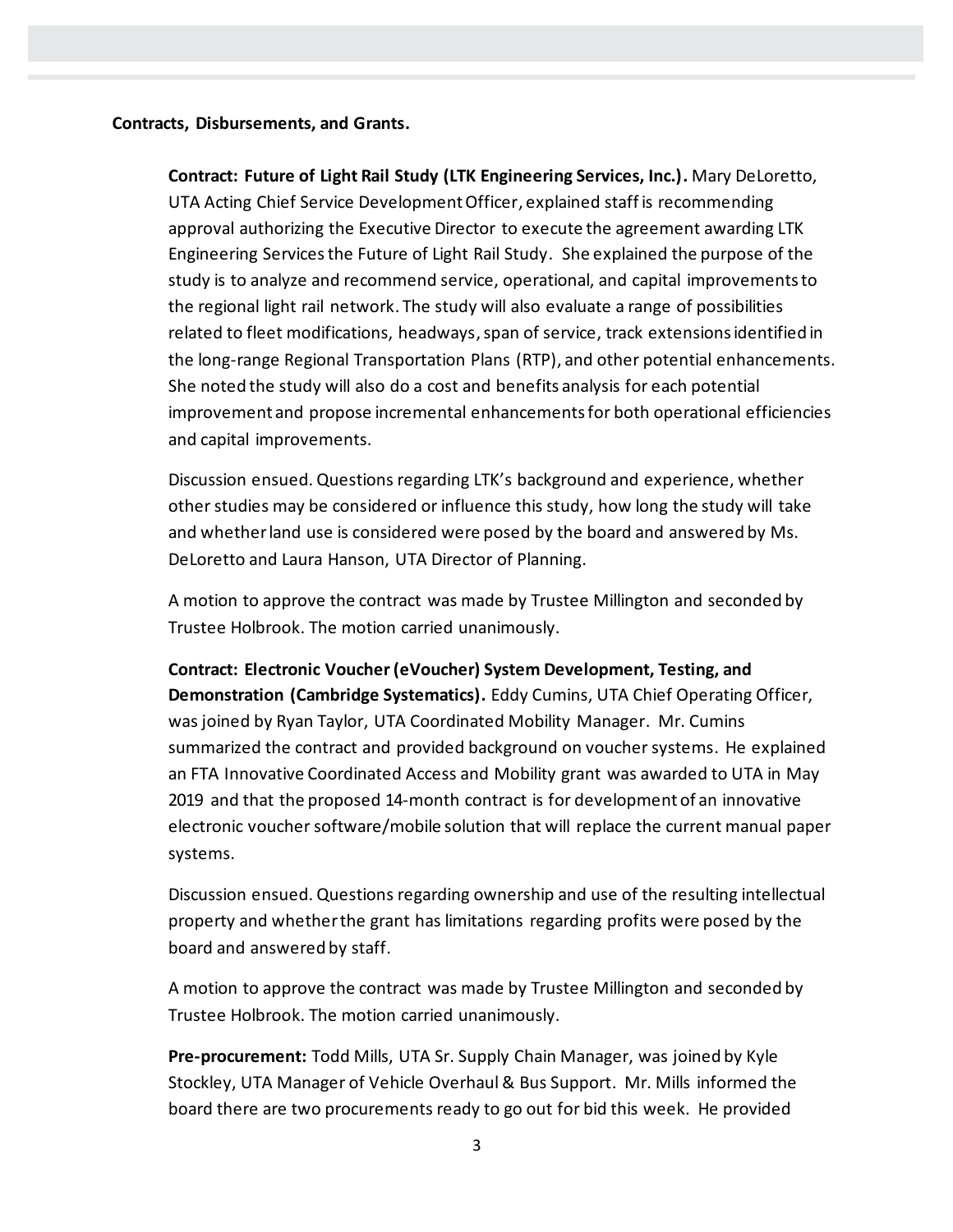background for both procurements and explained they will be secured using a request for proposal (RFP) with selection based on technical criteria in addition to price.

- **New Vehicle Wraps for S70 Light Rail Fleet.** This procurement is to purchase and install new wraps for the S70 light rail fleet, wrapping 15 vehicles per year over 5 years.
- **New Communications System for Light Rail Fleet.** This procurement is to purchase and install a new communications system for the light rail fleet. The project has been included in the capital projects budget and will be phased in over six years.

Discussion ensued. Questions regarding recent design changes for the wraps, whether providers are local, how the current wraps are removed and if removal would be easier if done sooner were posed by the board and answered by staff. The board also asked if the new communications system will have both visual display and audio options. Staff addressed the questions posed by the board.

### **Discussion Items.**

**Government Relations and Legislative Priorities Update.** Shule Bishop, UTA Government Relations Director, advised there are 42 days left in the legislative session and noted not much has happened over the last few days. He recommended the board support HB150 sponsored by Stephen G. Handy which removes provisions specifying certain types of employment at a public transit district for which an individual is required to have a background check, removes certain types of crimes from evaluation in a background check, changes the time limit from 10 years to 5 years in determining employment eligibility based on DUI convictions, and makes technical changes.

A motion in support of HB150 was made by Trustee Holbrook and seconded by Trustee Millington. The motion carried unanimously.

**Transit Oriented Development (TOD) 2019 Annual Report and Real Estate Inventory.** Paul Drake, UTA Sr. Manager of TOD and Real Estate summarized the requirements of Board Policy 5.1 and 5.2. He overviewed the eight active TOD projects and noted four of them have progressed to construction. He reviewed development results of the TOD program since 2014 as well as the land area and book value of real estate inventory. He informed the board of 2019 property acquisitions and dispositions and noted he forgot to include the disposition of 1.5 acres along the green line, west of the Jordan River Service Centerwhich was sold to the Association of General Contractors. He then pointed out staff has identified a difference between how the real estate department defines its property values and how they've historically been recorded on the books. He